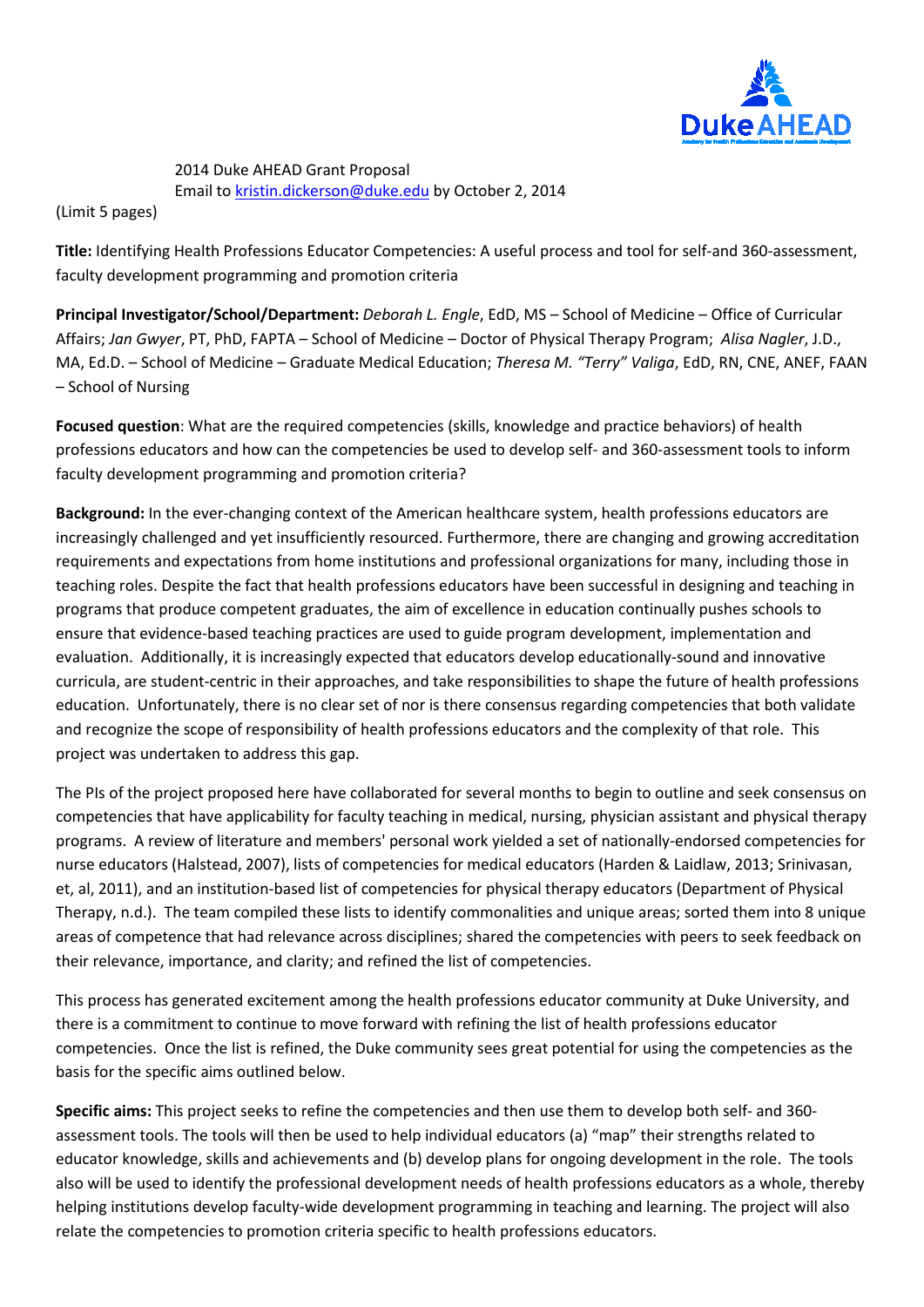**Methods**—The PIs will use this opportunity to continue and enhance the development and implementation of Health Professions Educator Competencies with the above aims guiding the process.

## *Focus Groups*

While the Educator Competencies in their current form have been drafted, revised and vetted with a small number of those not directly involved in their conception, it is critical to gather input from a diverse group of faculty. Upon IRB approval, the PIs propose to conduct one focus group for each of the 8 competencies with approximately 10 participants/focus group. A trained facilitator will be used to moderate the focus group sessions. These sessions will be recorded, transcribed, de-identified and the qualitative data analyzed with the goal of refining each of the competencies.

A proposal to share the process and goal of this project was submitted to the ACGME national conference as a workshop and accepted. The facilitators (PIs) will use that opportunity to engage the participants of the workshop and gather additional feedback on the Educator Competencies.

## *Development of Assessment Tools*

PIs will identify and work with an assessment expert to use the competencies as framework to develop assessment tools. Development of assessment items, scale, format, platform, etc will occur for a self, 360 and supervisor assessment. Each of these will go through a testing phase in order to establish reliability and validity.

## *Pilot Implementation*

Given the initial motivation to develop these competencies (as a guide for faculty development needs assessment) and the shared characteristics of the Duke AHEAD members (dedicated to their role as educator), the PIs plan to recommend offering members (to be determined if this will be a small subgroup as a pilot or all members) to self assess using the newly developed tool. Another option (although not definitive at this time) is to ask Duke AHEAD members to identify peers who could evaluate them in their educator role and use the 360 assessment tool.

Before collecting these data, the project will be submitted to the IRB for review.

#### *Data Analysis*

Quantitative and qualitative data from the focus groups, national workshop and self-assessments will be organized and analyzed. All data will be de-identified and the PIs do not intend to link any responses to responders in any way. The PIs will use data findings to further refine the competencies and then begin to identify gaps in faculty development offerings – prioritizing areas where faculty identify themselves as less competent.

**Challenges:** As with most research projects, there are inherent challenges in the implementation of the proposed methodologies. The PIs anticipate challenges in recruiting busy professionals to participate in focus group sessions. One of the ways we plan to overcome this challenge is by plying potential focus group participants with food. Another anticipated challenge will be the translation of the 8 Educator Competencies into assessment tools. These tools will necessarily require the appropriate level of item granularity and scale development for accurate self-, 360 and/or supervisor assessment. By collaborating with an assessment design consultant, the PIs seek to overcome this challenge. Pilot testing of initial assessment tools will also inform the development process by elucidating any issues unanticipated during the translation/design phase of tool development.

**Sustainability:** The PIs believe this work will foster ongoing interprofessional relationships with our Duke AHEAD partners and with faculty inside our own Duke health professions community. The project outcomes, including the 8 well-defined educator competencies, assessment tools, recommendations for areas of faculty development and work with leadership, AHEAD and AP&T committees, will be valuable assets for continued and future use within our educator community.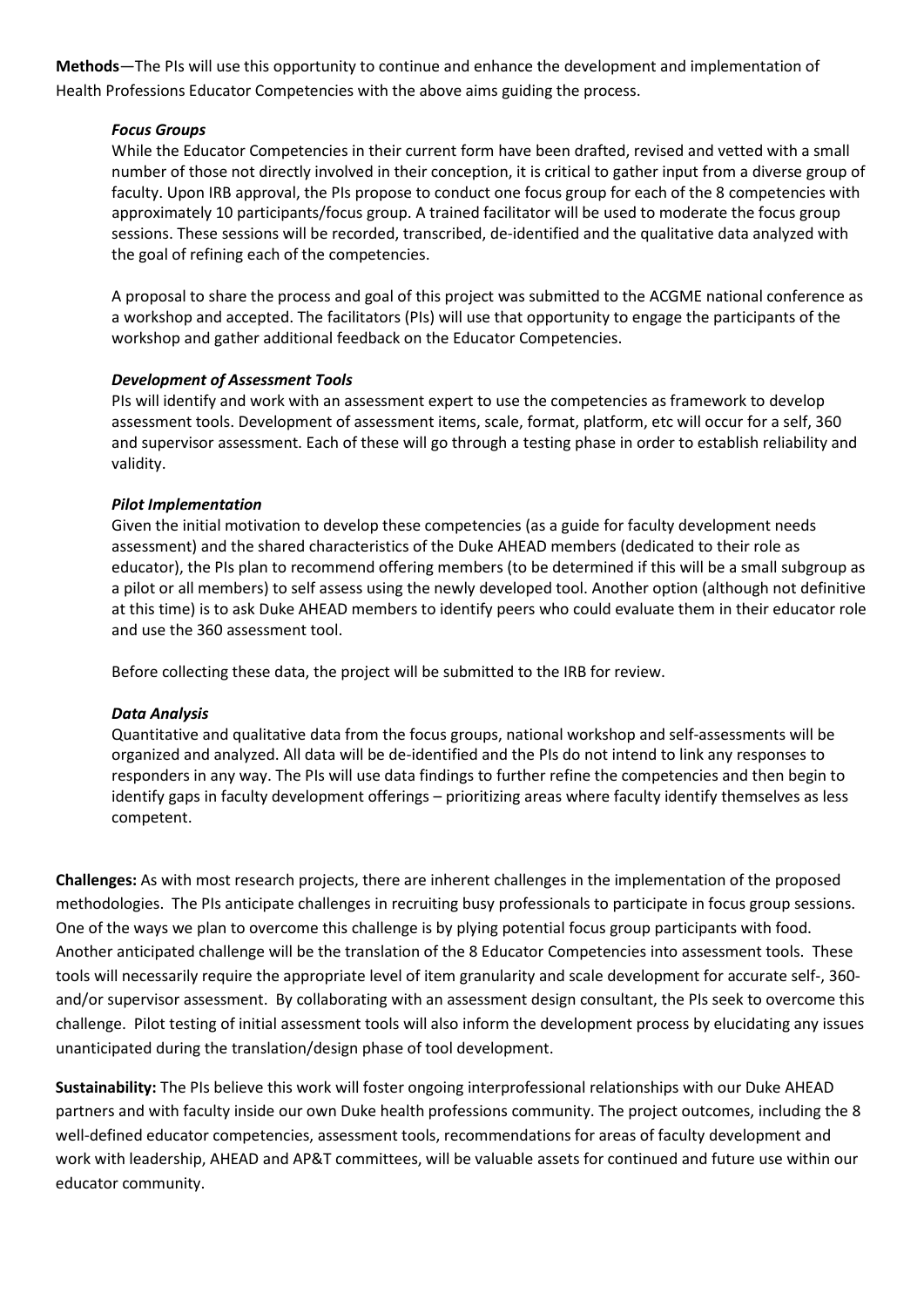**Opportunities for subsequent scholarship:** The PIs believe this work will be meaningful to colleagues across the country. Just as the initial work was accepted as a workshop for a national conference, we plan to share our findings to promote the work of Duke AHEAD and also to support others in using these Competencies in a way that enhances health professions education and supports health professions educators in their teaching roles. We plan to develop and submit proposals for additional workshops, abstracts and a manuscript describing the process and outcomes.

**Broader Impacts:** The PIs will recommend using the educator competencies as a way to categorize all Duke AHEAD offerings and for individuals to organize their professional development efforts/accomplishments (expected to be helpful for e-portfolio).

The PIs also envision that the competencies would be used by health professions educators at schools other than Duke and that our colleagues might even be called on to provide consultation on their use for ongoing faculty development and evaluation.

Lastly, the PIs will work with Duke AHEAD Leadership and the Executive Committee – together with AP&T committee leaders – to identify opportunities to inform committees on faculty members professional development efforts and accomplishments in their role as educator.

## **Timeline:** see table below

| <b>Exploratory Research</b>               | Completed            |
|-------------------------------------------|----------------------|
| Submit project proposal to IRB for review |                      |
| and approval                              | Nov 2014             |
| Recruit focus group participants          | Nov 2014 - June 2015 |
| Conduct 1 focus group                     |                      |
| session/competency                        | Dec 2014 - July 2015 |
| Create focus group transcriptions and     |                      |
| analyze data                              | Dec 2014 - July 2015 |
| Use national conference (workshop         |                      |
| proposal accepted) to gather additional   |                      |
| feedback from national colleagues         | <b>March 2015</b>    |
| Work with consultant to design            |                      |
| assessment tools                          | July 2015 - Aug 2015 |
| Recommend initial pilot or                |                      |
| implementation assessment tool as self    |                      |
| assessment (inviting all Duke AHEAD       |                      |
| members to assess themselves across the   |                      |
| 8 areas)                                  | Aug 2015             |
| Recommendations for institutional         |                      |
| faculty development programming           |                      |
| (based on data gathered from focus        |                      |
| groups and Duke AHEAD member de-          |                      |
| identified self assessments)              | Aug 2015 - Sept 2015 |
| Recommendations for faculty               |                      |
| promotion criteria (based on data         |                      |
| gather from focus groups)                 | Aug 2015 - Sept 2015 |
|                                           |                      |